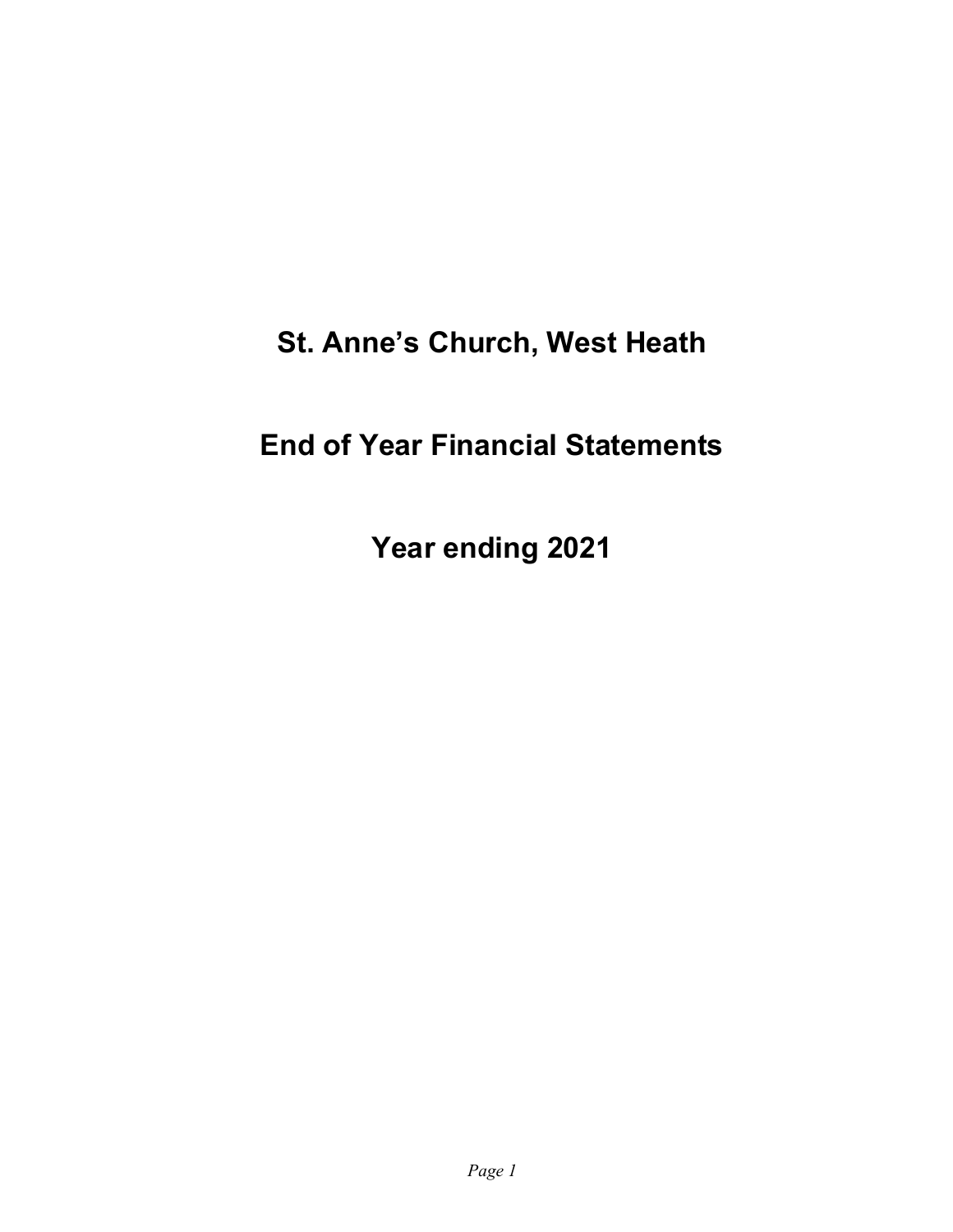#### **Introduction**

For the fourth year running St. Anne's PCC used a Data Developmentsoftware package to record its finances. The Covid pandemic continued to have a major impact on church finances. We opened for church services on 14th March but only started to let groups use our facilities in September. Several groups decided they would no longer use our facilities, or would not restart until Spring 2022 at the earliest. The few groups who did restart needed time to build their numbers up again so the PCC agreed they could use the hall on reduced rents until their numbers increased. We still owe £5,000 to the people who loaned us money so that we could replace the flat roof.

#### Items to note in the following accounts:

#### Income

- 1. On page 6 under 0110 Gift Aid envelopes and 0111 non-gift aid envelopes: we received £3,146.59 less than in 2020.
- 2. On page 6 under 0501 One-off Gift Aid gifts: we were very grateful to receive a donation for £2,000 to cover the costs of improving the sound system so that we could continue to live stream services.
- 3. On page 6 under 0550 donations: we were very grateful to receive a donation of £5,000 from a member of the congregation who decided to donate the money now instead of leaving it in their will to St. Anne's.
- 4. On page 6 under 1240 Church hall lettings: the money received for the hire of the halls was down by £7,444 compared to 2019.

#### **Expenditure**

- 1. On page 7 under 1910 Ministry parish share: this states that we paid £21,528 to the Diocese for our parish share / apportionment. However £3,588 was for 2020 as the Diocese did not bank the cheque until January 2021.
- 2. On page 7 under 2340 upkeep of services the figure of £2,561.19 includes the costs of improving the sound system in church.
- 3. On page 7 under 2350 upkeep of churchyard: this figure includes £1,320 for laying hot tarmac in front of
- the entrance to the church and £1,434 for the new church notice board. The cost for the new church notice board was covered by the sponsored walk Father Paul completed.
- 4. On page 7 under 2560 hall running maintenance and 2820 hall and major repairs: this includes regular maintenance as well as the replacement of rubber stoppers on the bottom of the legs of all the chairs; maintenance work on the front doors and several of the interior doors.

The PCC has managed to keep costs down because of the goodwill of so many people in the congregation who volunteer their time free of charge to cover admininistration work, looking after the office computer, cleaning, gardening, carrying out minor repairs and maintenance etc. These people frequently provide cleaning materials, stationery, computer equipment etc. themselves so that the church does not have to cover the costs. Thank you.

Total general (unrestricted) income for 2021 was £31,590.82 (in 2020 it was £38,296.52) and total general (unrestricted) expenditure for 2021 was £36,671.54. After making an adjustment for the fact that the Diocese banked a cheque for £3,588 in 2021 when it should have been banked in 2020 we still spent £1,492.72 more than we had income. Father Paul, the treasurer and the church wardens will be meeting to discuss what we can to to address this issue. At the end of the year we had £2,546,69 in reserves.

The Treasurer presents information regarding the state of the church's finances at each PCC meeting which enables the PCC to monitor income and expenditure closely.

Georgina Arnold **Treasurer** 23.02.22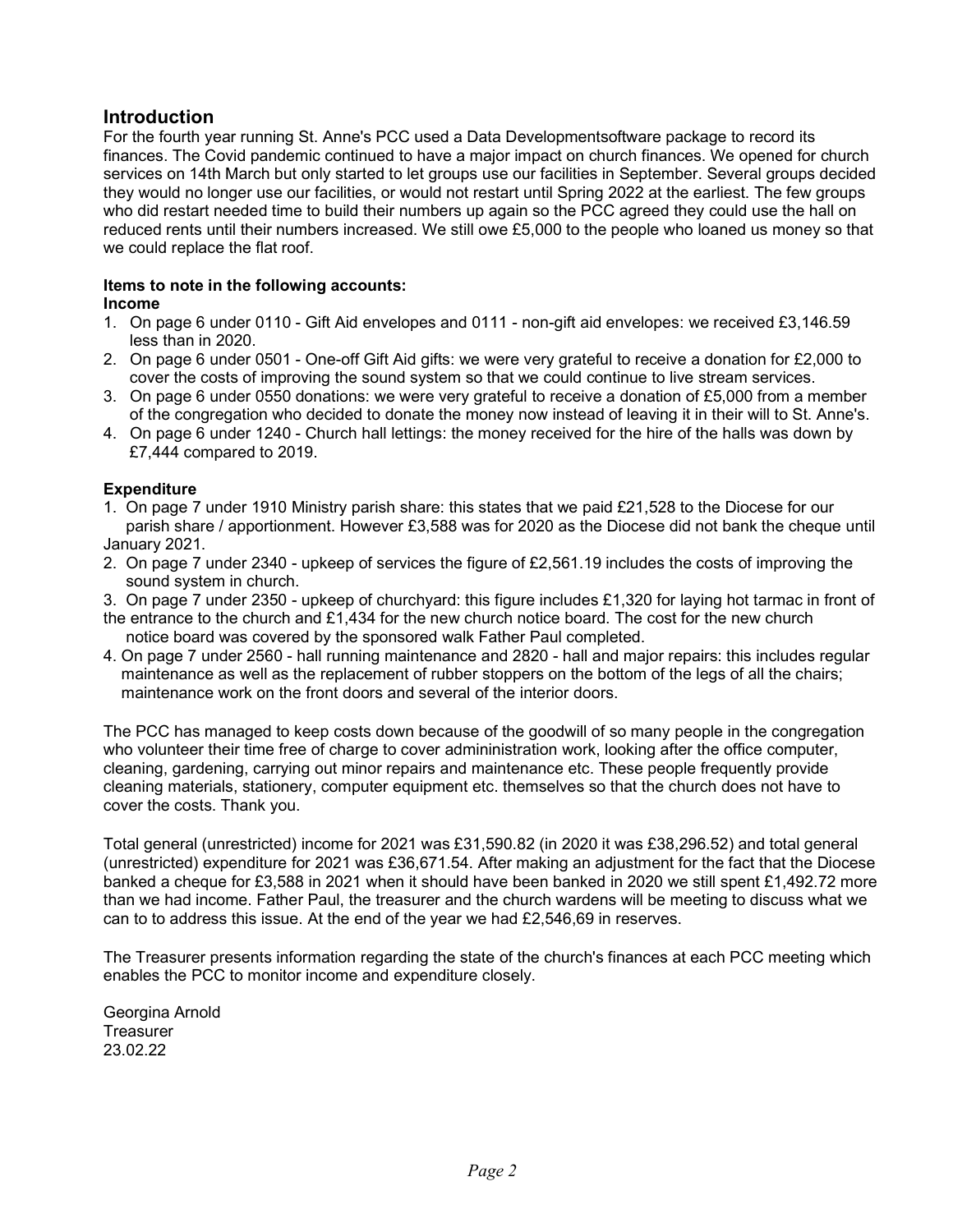## Statement of Financial Activities

|                                                         | <b>Unrestricted</b> | <b>Designated</b> | <b>Restricted Endowment</b> |       | Total        | <b>Prior</b> year |
|---------------------------------------------------------|---------------------|-------------------|-----------------------------|-------|--------------|-------------------|
|                                                         | funds               | funds             | funds                       | funds | funds        | total funds       |
| Income and endowments from:                             |                     |                   |                             |       |              |                   |
| Donations and legacies                                  | £21,345.68          | £200.00           | £7,052.69                   | £0.00 | £28,598.37   | £46,789.21        |
| Income from charitable activities                       | £784.00             | £0.00             | £0.00                       | £0.00 | £784.00      | £353.40           |
| Other trading activities                                | £711.00             | £0.00             | £0.00                       | £0.00 | £711.00      | £1,916.00         |
| Investments                                             | £8,750.14           | £0.00             | £0.00                       | £0.00 | £8,750.14    | £8,751.10         |
| Other income                                            | £0.00               | £265.50           | £0.00                       | £0.00 | £265.50      | £327.13           |
| <b>Total income</b>                                     | £31,590.82          | £465.50           | £7,052.69                   | £0.00 | £39,109.01   | £58,136.84        |
| <b>Expenditure on:</b>                                  |                     |                   |                             |       |              |                   |
| Raising funds                                           | £93.53              | £0.00             | £0.00                       | £0.00 | £93.53       | £91.45            |
| Expenditure on charitable activities                    | £36,267.15          | £235.00           | £4,784.90                   | £0.00 | £41,287.05   | £74,325.26        |
| Other expenditure                                       | £310.86             | £490.42           | £52.00                      | £0.00 | £853.28      | £6,622.24         |
| <b>Total expenditure</b>                                | £36,671.54          | £725.42           | £4,836.90                   | £0.00 | £42,233.86   | £81,038.95        |
| Net income / (expenditure) resources before<br>transfer | (E5,080.72)         | (E259.92)         | £2,215.79                   | £0.00 | (E3, 124.85) | (E22, 902.11)     |
| Other recognised gains / losses                         |                     |                   |                             |       |              |                   |
| Net movement in funds                                   | (E5,080.72)         | (E259.92)         | £2,215.79                   | £0.00 | (E3, 124.85) | (E22, 902.11)     |
| <b>Total funds brought forward</b>                      | £7,627.41           | £66,004.19        | (E1, 344.08)                | £0.00 | £72,287.52   | £95,189.63        |
| <b>Total funds carried forward</b>                      | £2,546.69           | £65,744.27        | £871.71                     | £0.00 | £69,162.67   | £72,287.52        |
| <b>Represented by</b>                                   |                     |                   |                             |       |              |                   |
| Unrestricted                                            |                     |                   |                             |       |              |                   |
| General fund                                            | £2,546.69           | £0.00             | £0.00                       | £0.00 | £2,546.69    | £7,627.41         |
| <b>Designated</b>                                       |                     |                   |                             |       |              |                   |
| Annual charities                                        | £0.00               | £0.28             | £0.00                       | £0.00 | £0.28        | £0.28             |
| George Goodger Hall                                     | £0.00               | £65,000.00        | £0.00                       | £0.00 | £65,000.00   | £65,000.00        |
| Hardship fund                                           | £0.00               | £335.00           | £0.00                       | £0.00 | £335.00      | £300.00           |
| <b>Little Stars</b>                                     | £0.00               | £357.34           | £0.00                       | £0.00 | £357.34      | £652.26           |
| Mothers' Union                                          | £0.00               | £125.39           | £0.00                       | £0.00 | £125.39      | £125.39           |
| <b>Special Gifts</b>                                    | £0.00               | (E74.17)          | £0.00                       | £0.00 | (E74.17)     | (E74.17)          |
| Youth and Children's work                               | £0.00               | £0.43             | £0.00                       | £0.00 | £0.43        | £0.43             |
| <b>Restricted</b>                                       |                     |                   |                             |       |              |                   |
| Shining Light Project                                   | £0.00               | £0.00             | £7,871.71                   | £0.00 | £7,871.71    | £5,655.92         |
| roof fund                                               | £0.00               | £0.00             | (E7,000.00)                 | £0.00 | (E7,000.00)  | (E7,000.00)       |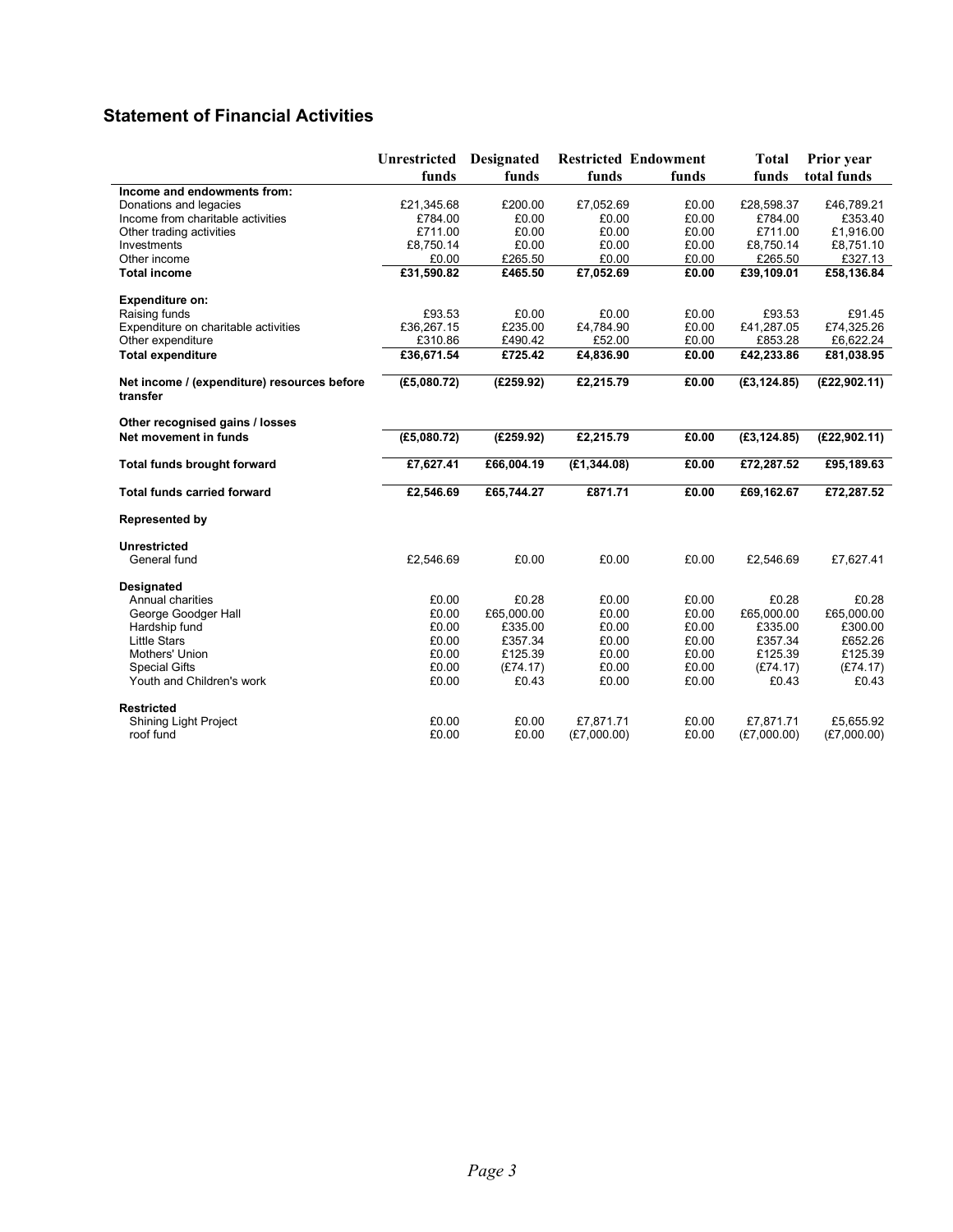#### Balance sheet

| <b>Class and code</b> | <b>Description</b>                | This year    | Last year    |
|-----------------------|-----------------------------------|--------------|--------------|
|                       |                                   |              |              |
| <b>Fixed assets</b>   |                                   |              |              |
| 6431                  | George Goodger Hall               | £65,000.00   | £65,000.00   |
|                       | <b>Total Fixed assets</b>         | £65,000.00   | £65,000.00   |
| <b>Current assets</b> |                                   |              |              |
| 6502                  | <b>Barclays Bank</b>              | £7,314.13    | £9,389.76    |
| 6503                  | Santander                         | £1,589.62    | £2,638.98    |
| 6510                  | CCLA (CBF) deposit account        | £258.92      | £258.78      |
|                       | <b>Total Current assets</b>       | £9,162.67    | £12,287.52   |
| Liabilities           |                                   |              |              |
| 6601                  | Loans received                    | £5,000.00    | £5,000.00    |
|                       | <b>Total Liabilities</b>          | £5.000.00    | £5,000.00    |
|                       | <b>Net Asset surplus(deficit)</b> | £69,162.67   | £72,287.52   |
|                       |                                   |              |              |
| <b>Reserves</b>       |                                   |              |              |
|                       | Excess / (deficit) to date        | (E3, 124.85) | £0.00        |
| Z01                   | Starting balances                 | £72,287.52   | £72,287.52   |
|                       | <b>Total Reserves</b>             | £69,162.67   | £72,287.52   |
|                       |                                   |              |              |
|                       | <b>Represented by funds</b>       |              |              |
|                       | Unrestricted                      | £2,546.69    | £7,627.41    |
|                       | Designated                        | £65,744.27   | £66,004.19   |
|                       | Restricted                        | £871.71      | (E1, 344.08) |
|                       | Endowment                         | £0.00        | £0.00        |
|                       | <b>Total</b>                      | £69,162.67   | £72,287.52   |

### Statement of assets and liabilities

|                                                 |                    | General   | <b>Designated</b> | <b>Restricted Endowment</b> |       | This year  | Last vear  |
|-------------------------------------------------|--------------------|-----------|-------------------|-----------------------------|-------|------------|------------|
| Fixed assets - Heritage assets                  |                    |           |                   |                             |       |            |            |
| George Goodger Hall -                           |                    | £0.00     | £65,000.00        | £0.00                       | £0.00 | £65,000.00 | £65,000.00 |
|                                                 | <b>Totals</b>      | £0.00     | £65,000.00        | £0.00                       | £0.00 | £65,000.00 | £65,000.00 |
| Current assets - Cash at bank and in hand       |                    |           |                   |                             |       |            |            |
| Barclays Bank -                                 |                    | £1.995.03 | £1.077.06         | £4.242.04                   | £0.00 | £7.314.13  | £9.389.76  |
| Santander -                                     |                    | £550.51   | (E332.79)         | £1,371.90                   | £0.00 | £1,589.62  | £2,638.98  |
| CCLA (CBF) deposit account -                    |                    | £1.15     | £0.00             | £257.77                     | £0.00 | £258.92    | £258.78    |
|                                                 | <b>Totals</b>      | £2.546.69 | £744.27           | £5.871.71                   | £0.00 | £9.162.67  | £12,287.52 |
| Liabilities - Creditors: Amounts falling due in |                    |           |                   |                             |       |            |            |
| one year<br>Loans received -                    |                    | £0.00     | £0.00             | £5,000.00                   | £0.00 | £5,000.00  | £5,000.00  |
|                                                 | <b>Totals</b>      | £0.00     | £0.00             | £5,000.00                   | £0.00 | £5,000.00  | £5,000.00  |
|                                                 | <b>Grand total</b> | £2.546.69 | £65.744.27        | £871.71                     | £0.00 | £69.162.67 | £72.287.52 |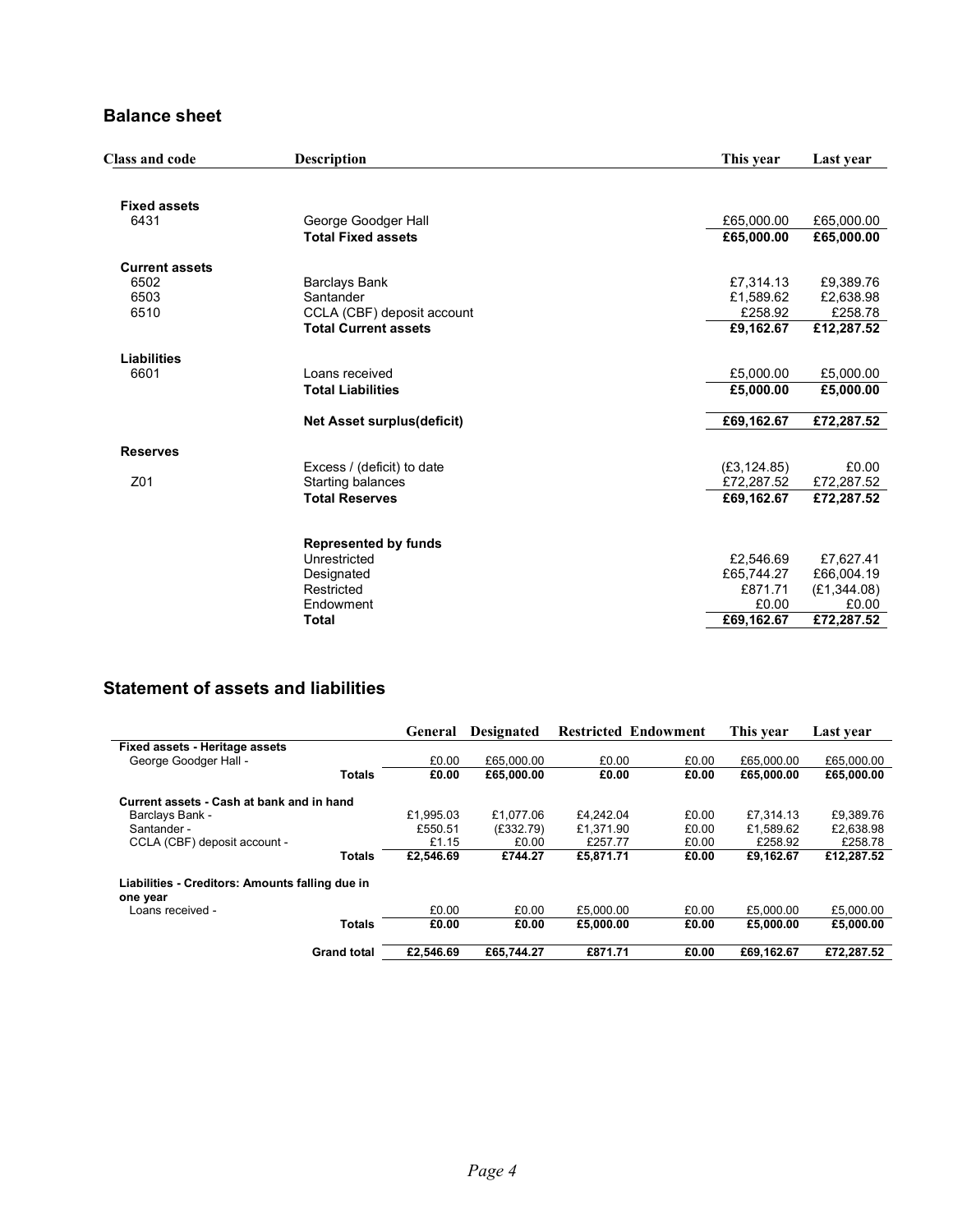# Fund movement by type

|                                   |                               | Opening     | Incoming   | Outgoing   | <b>Transfers Gains/losses</b> |       | <b>Closing</b> |
|-----------------------------------|-------------------------------|-------------|------------|------------|-------------------------------|-------|----------------|
| <b>ANNCHAR - Annual charities</b> |                               |             |            |            |                               |       |                |
| Designated                        |                               | £0.28       | £0.00      | £0.00      | £0.00                         | £0.00 | £0.28          |
|                                   | <b>Sub-total for ANNCHAR</b>  | £0.28       | £0.00      | £0.00      | £0.00                         | £0.00 | £0.28          |
| <b>GGH - George Goodger Hall</b>  |                               |             |            |            |                               |       |                |
| Designated                        |                               | £65,000.00  | £0.00      | £0.00      | £0.00                         | £0.00 | £65,000.00     |
|                                   | <b>Sub-total for GGH</b>      | £65,000.00  | £0.00      | £0.00      | £0.00                         | £0.00 | £65,000.00     |
| Hardship - Hardship fund          |                               |             |            |            |                               |       |                |
| Designated                        |                               | £300.00     | £200.00    | £165.00    | £0.00                         | £0.00 | £335.00        |
|                                   | <b>Sub-total for Hardship</b> | £300.00     | £200.00    | £165.00    | E0.00                         | £0.00 | £335.00        |
| IT - IT support                   |                               |             |            |            |                               |       |                |
| Designated                        |                               | £0.00       | £0.00      | £0.00      | £0.00                         | £0.00 | £0.00          |
|                                   | Sub-total for IT              | £0.00       | E0.00      | E0.00      | £0.00                         | £0.00 | £0.00          |
| <b>LStars - Little Stars</b>      |                               |             |            |            |                               |       |                |
| Designated                        |                               | £652.26     | £0.00      | £294.92    | £0.00                         | £0.00 | £357.34        |
|                                   | <b>Sub-total for LStars</b>   | £652.26     | £0.00      | £294.92    | £0.00                         | £0.00 | £357.34        |
| <b>MU - Mothers' Union</b>        |                               |             |            |            |                               |       |                |
| Designated                        |                               | £125.39     | £265.50    | £265.50    | £0.00                         | £0.00 | £125.39        |
|                                   | Sub-total for MU              | £125.39     | £265.50    | £265.50    | E0.00                         | E0.00 | £125.39        |
| <b>SLP - Shining Light Projec</b> |                               |             |            |            |                               |       |                |
| Restricted                        |                               | £5.655.92   | £7.052.69  | £4.836.90  | £0.00                         | £0.00 | £7,871.71      |
|                                   | <b>Sub-total for SLP</b>      | £5,655.92   | £7,052.69  | £4,836.90  | £0.00                         | £0.00 | £7,871.71      |
| <b>SpGift - Special Gifts</b>     |                               |             |            |            |                               |       |                |
| Designated                        |                               | (E74.17)    | £0.00      | £0.00      | £0.00                         | £0.00 | (E74.17)       |
|                                   | <b>Sub-total for SpGift</b>   | (E74.17)    | £0.00      | £0.00      | £0.00                         | £0.00 | (E74.17)       |
| Yandchn - Youth and Children's    |                               |             |            |            |                               |       |                |
| Designated                        |                               | £0.43       | £0.00      | £0.00      | £0.00                         | £0.00 | £0.43          |
|                                   | <b>Sub-total for Yandchn</b>  | £0.43       | E0.00      | E0.00      | E0.00                         | E0.00 | E0.43          |
| roof - roof fund                  |                               |             |            |            |                               |       |                |
| Restricted                        |                               | (E7,000.00) | £0.00      | £0.00      | £0.00                         | £0.00 | (E7,000.00)    |
|                                   | Sub-total for roof            | (E7.000.00) | E0.00      | E0.00      | £0.00                         | £0.00 | (E7,000.00)    |
| General - General fund            |                               |             |            |            |                               |       |                |
| Unrestricted                      |                               | £7,627.41   | £31,590.82 | £36,671.54 | £0.00                         | £0.00 | £2,546.69      |
|                                   | <b>Sub-total for General</b>  | £7,627.41   | £31,590.82 | £36,671.54 | £0.00                         | £0.00 | £2,546.69      |
|                                   | <b>Grand total</b>            | £72.287.52  | £39.109.01 | £42.233.86 | £0.00                         | £0.00 | £69.162.67     |
|                                   |                               |             |            |            |                               |       |                |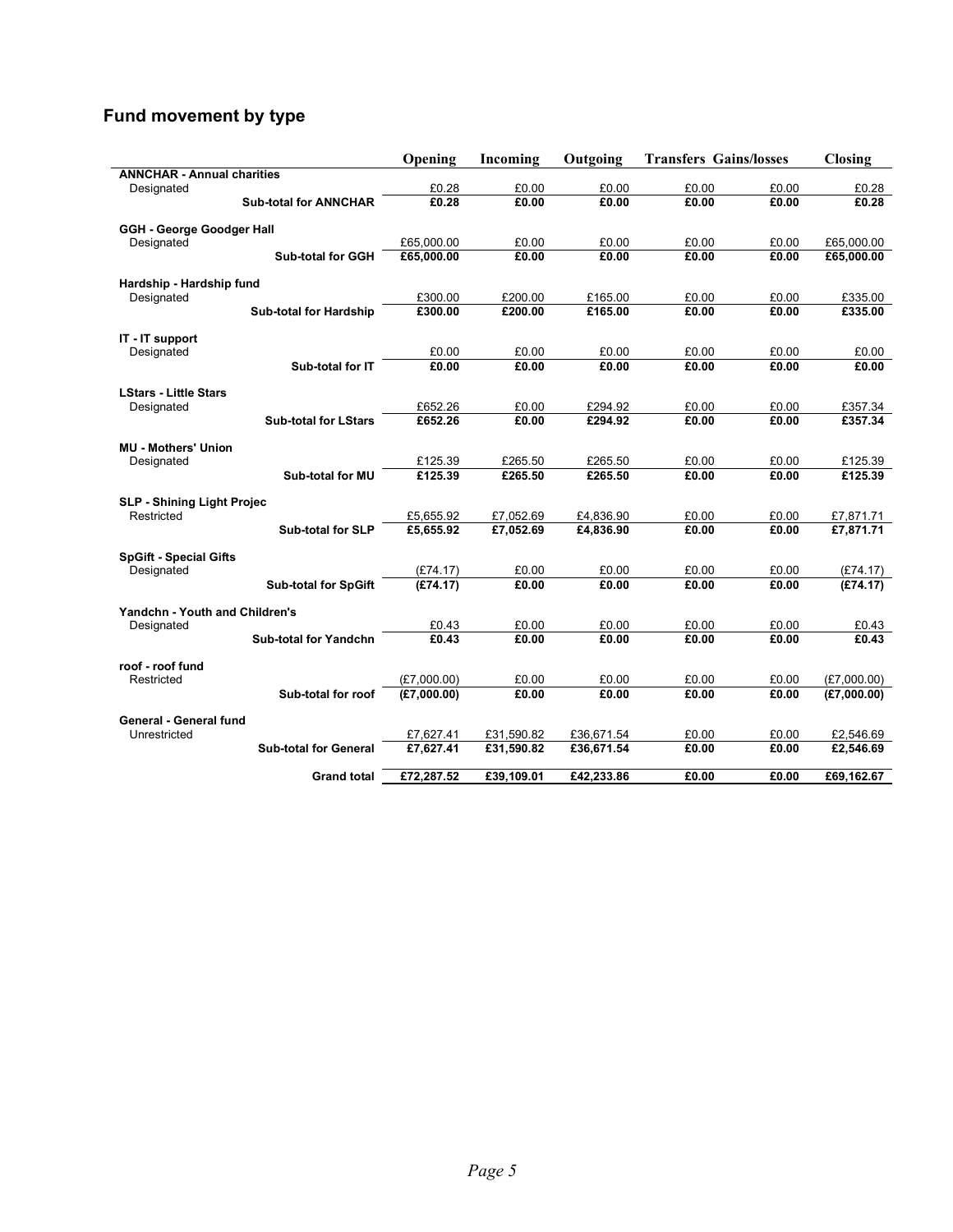# Analysis of income and expenditure

|                                               |                     |                   |                   |                  | <b>Total</b> |            |
|-----------------------------------------------|---------------------|-------------------|-------------------|------------------|--------------|------------|
|                                               | <b>Unrestricted</b> | <b>Designated</b> | <b>Restricted</b> | <b>Endowment</b> | This year    | Last year  |
| <b>INCOME AND ENDOWMENTS</b>                  |                     |                   |                   |                  |              |            |
| Donations and legacies                        |                     |                   |                   |                  |              |            |
| 0110 - Gift Aid - Envelopes                   | £645.00             | £0.00             | £0.00             | £0.00            | £645.00      | £1,084.88  |
| 0111 - non gift aid envelopes                 | £3,881.42           | £0.00             | £0.00             | £0.00            | £3,881.42    | £6,588.13  |
| 0201 - Other planned giving                   | £2,919.00           | £0.00             | £0.00             | £0.00            | £2,919.00    | £3,644.00  |
| 0202 - Parish Giving Scheme                   | £8,954.08           | £0.00             | £0.00             | £0.00            | £8,954.08    | £8,502.38  |
| 0203 - Parish Giving Scheme - gift            | £1,839.19           | £0.00             | £0.00             | £0.00            | £1,839.19    | £1,728.18  |
| aid received                                  |                     |                   |                   |                  |              |            |
| 0301 - Loose plate collections                | £651.80             | £0.00             | £0.00             | £0.00            | £651.80      | £533.44    |
| 0501 - One-off Gift Aid gifts                 | £2,000.00           | £0.00             | £0.00             | £0.00            | £2,000.00    | £0.00      |
| 0550 - Donations appeals etc                  | £336.44             | £200.00           | £7,052.69         | £0.00            | £7,589.13    | £13,386.60 |
| 0701 - Legacies                               | £0.00               | £0.00             | £0.00             | £0.00            | £0.00        | £10,992.58 |
| 0901 - Other funds generated                  | £118.75             | £0.00             | £0.00             | £0.00            | £118.75      | £329.02    |
| Total                                         | £21,345.68          | £200.00           | £7,052.69         | £0.00            | £28,598.37   | £46,789.21 |
| Income from charitable activities             |                     |                   |                   |                  |              |            |
|                                               |                     |                   |                   |                  |              |            |
| 1101 - Fees for weddings and<br>funerals      | £784.00             | £0.00             | £0.00             | £0.00            | £784.00      | £353.40    |
| Total                                         | £784.00             | £0.00             | £0.00             | £0.00            | £784.00      | £353.40    |
| <b>Other trading activities</b>               |                     |                   |                   |                  |              |            |
|                                               |                     |                   |                   |                  |              |            |
| 1240 - Church hall lettings - fund<br>raising | £711.00             | £0.00             | £0.00             | £0.00            | £711.00      | £1,916.00  |
| Total                                         | £711.00             | £0.00             | £0.00             | £0.00            | £711.00      | £1,916.00  |
| <b>Investments</b>                            |                     |                   |                   |                  |              |            |
|                                               |                     |                   |                   |                  |              |            |
| 1020 - Bank and building society<br>interest  | £0.14               | £0.00             | £0.00             | £0.00            | £0.14        | £1.10      |
| 1030 - Rent from lands or buildings           | £8,750.00           | £0.00             | £0.00             | £0.00            | £8,750.00    | £8,750.00  |
| Total                                         | £8,750.14           | £0.00             | £0.00             | £0.00            | £8,750.14    | £8,751.10  |
| Other income                                  |                     |                   |                   |                  |              |            |
|                                               |                     |                   |                   |                  |              |            |
| 0204 - Credit from Easy Fundraising           | £0.00               | £0.00             | £0.00             | £0.00            | £0.00        | £39.13     |
| 0903 - Mothers' Union                         | £0.00               | £265.50           | £0.00             | £0.00            | £265.50      | £288.00    |
| Total                                         | £0.00               | £265.50           | £0.00             | £0.00            | £265.50      | £327.13    |
| <b>INCOME TOTAL</b>                           | £31,590.82          | £465.50           | £7,052.69         | £0.00            | £39,109.01   | £58,136.84 |